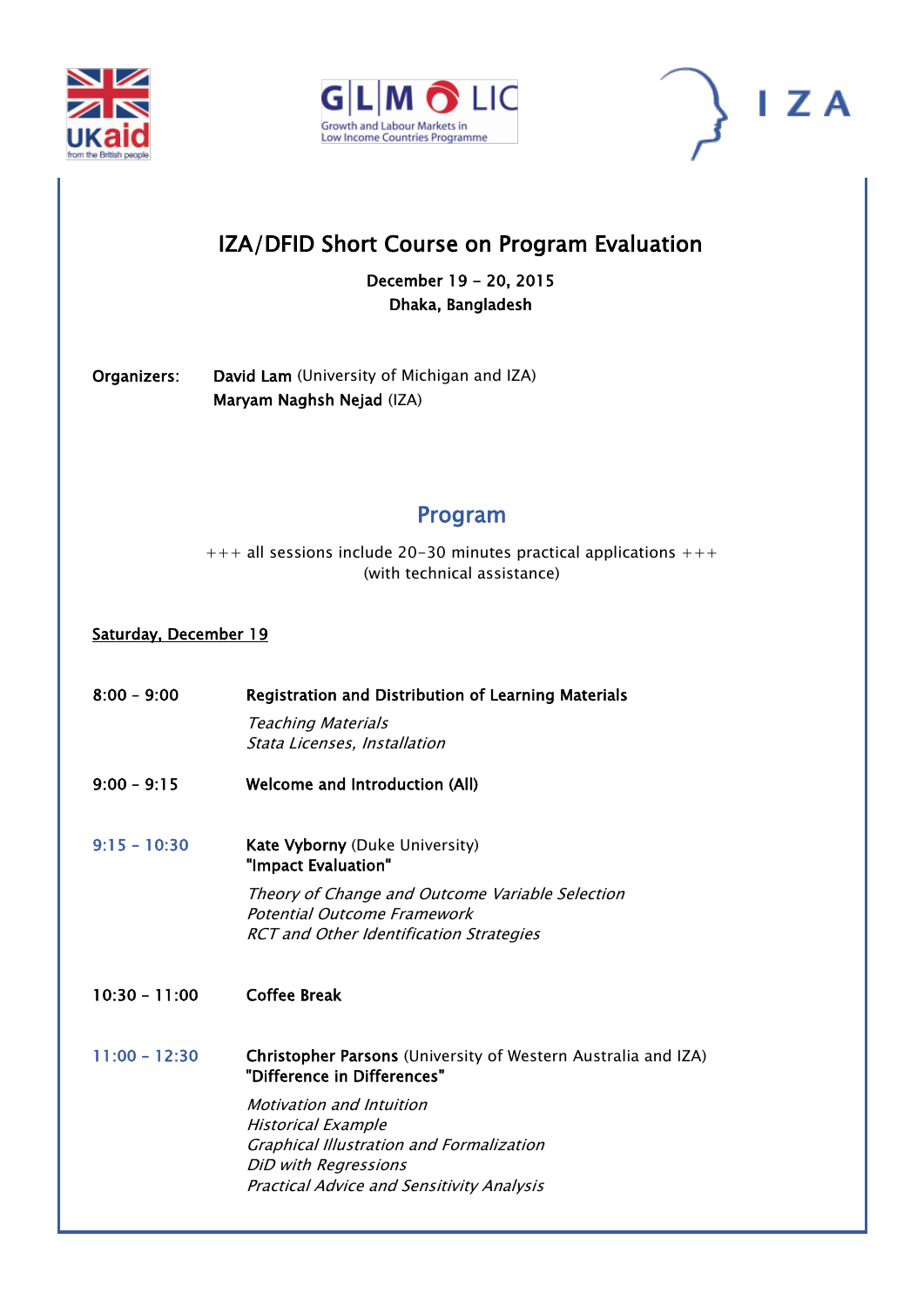





- 12:30 13:30 Lunch
- 13:30 15:00 [Marco](javascript:satellite=window.open() Caliendo (University of Potsdam and IZA) "Matching I" What Is (Propensity Score) Matching? Estimating the Propensity Score

Overlap and Common Support

- 15:00 15:30 Coffee Break
- 15:30 17:00 [Marco](javascript:satellite=window.open() Caliendo (University of Potsdam and IZA) "Matching II" Choosing a Matching Algorithm Assessing the Matching Quality Effect Estimation
- 17:00 17:30 Day 1 Wrap Up (All)
- 19:00 Dinner

### Sunday, December 20

8:30 - 10:00 [Kate](javascript:satellite=window.open() Vyborny (Duke University) ["Randomized Evaluations I"](http://www.iza.org/conference_files/CIER2015/zheng_l9573.pdf) 

> How to Randomize (Selecting a Sample; Stratification; Level of Randomization; avoiding spillovers and Clustering; Balance Testing) Take-up; Full vs. Partial Randomization

- 10:00 10:30 Coffee Break
- 10:30 12:00 [Kate](javascript:satellite=window.open() Vyborny (Duke University) ["Randomized Evaluations II"](http://www.iza.org/conference_files/CIER2015/zheng_l9573.pdf)  Data Collection: From Baseline to Follow-up (Sample size; Timing and Frequency; Attrition) Heterogeneous Effects Multiple Arms and Testing Mechanisms